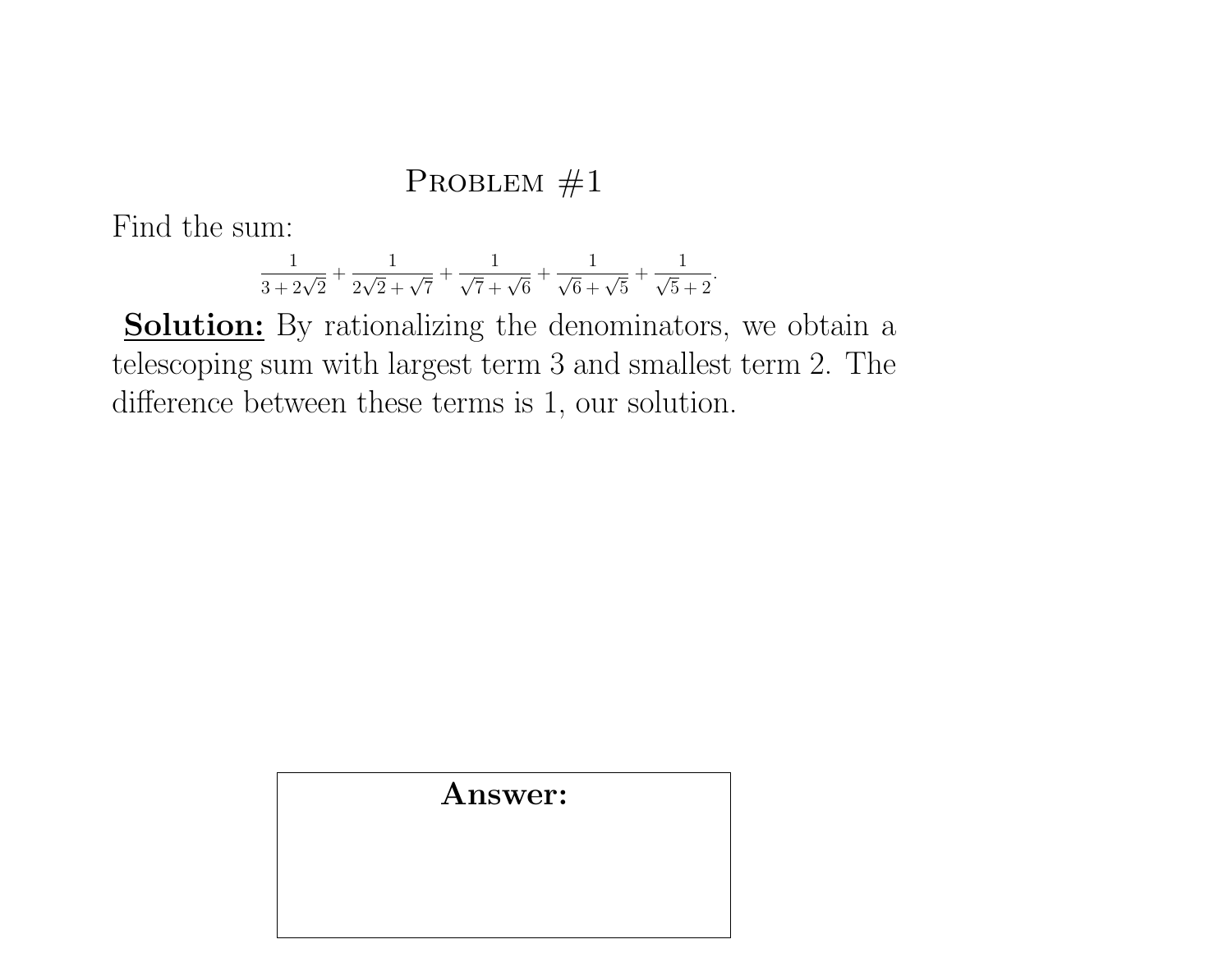How many integers from 1 to 1000 are divisible by 3 or 5? Solution: This is an application of the inclusion/exclusion principle. There are 333 integers divisible by 3, 200 divisible by 5 and 66 divisible by both. This gives a total of  $333 + 200$  $-66 = 467.$ 

#### Answer: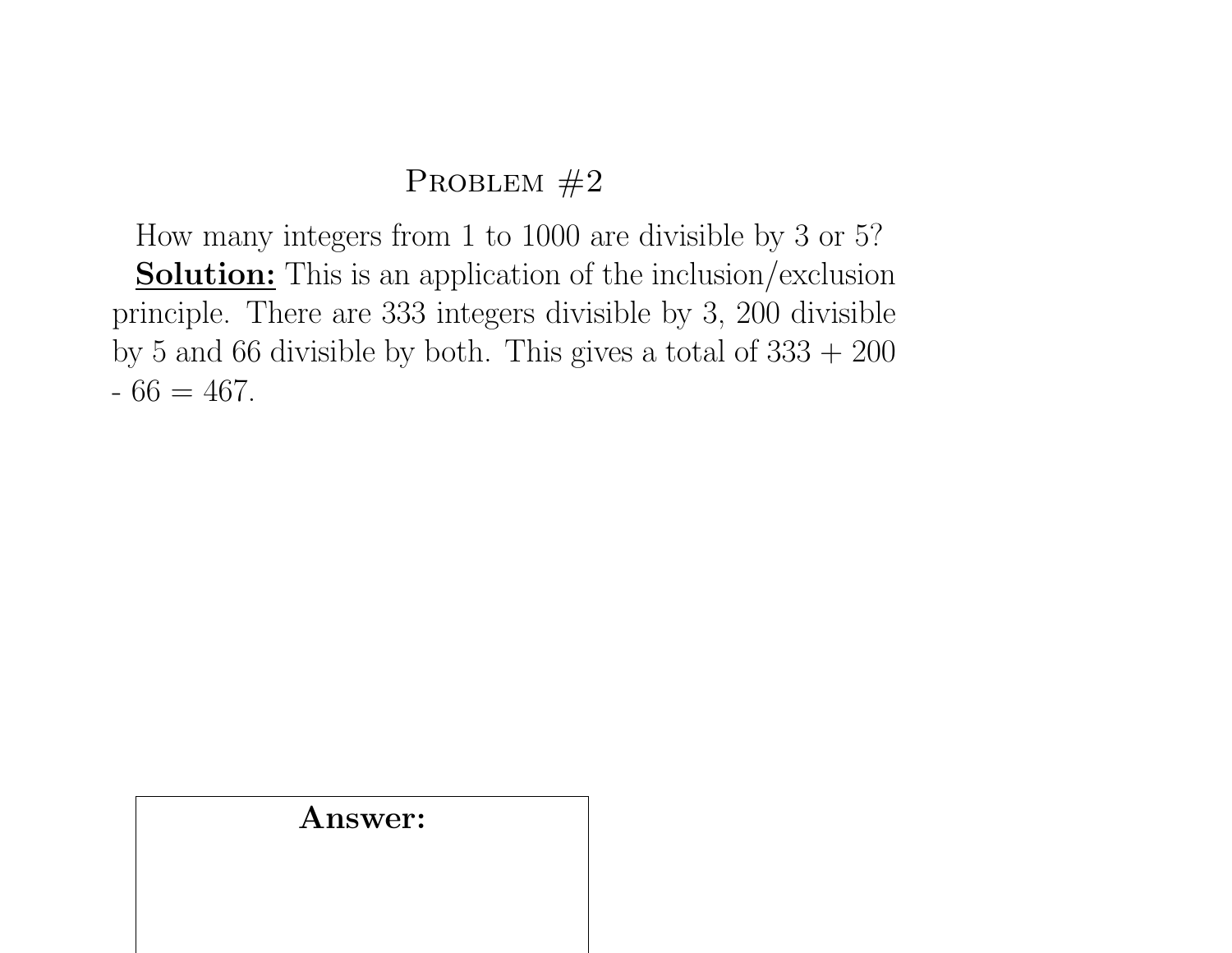The number  $aabb$  is a square greater than zero, where  $a$  and b are decimal digits. What is it? Solution: The answer is 7744, 88<sup>2</sup>.

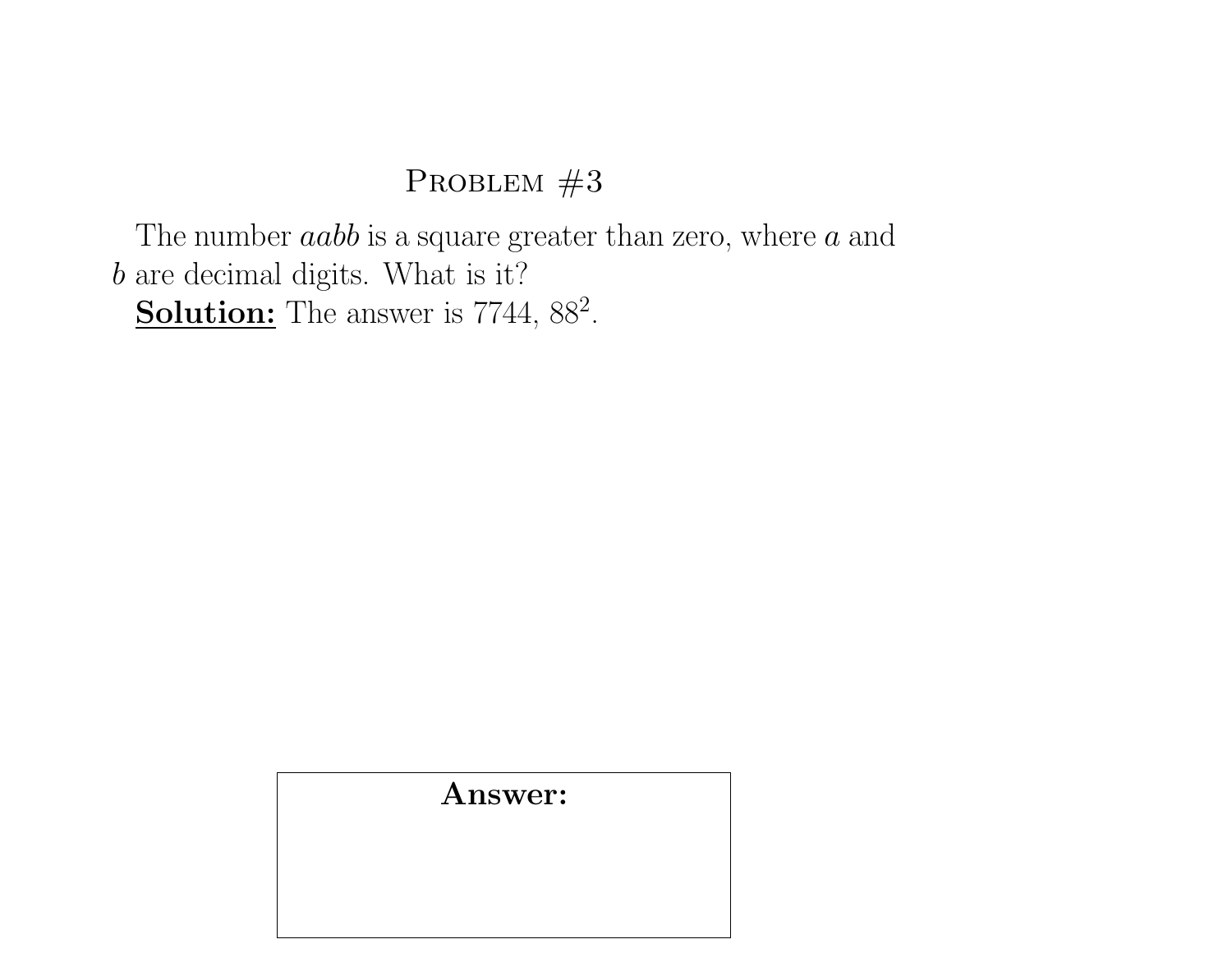The area of a circle circumscribed about a regular hexagon is  $200\pi$ . What is the area of the hexagon?

200π. What is the area of the nexagon:<br>**Solution:** The radius of the circle is  $10\sqrt{2}$ , so the hexagon **SOIUTION:** The radius of the circle is  $10\sqrt{2}$ , so the nexagon<br>is composed of 6 equilateral triangles each of side length  $10\sqrt{2}$ . The area is  $\frac{6(10\sqrt{}}{4})$  $\overline{2})^{\bar{2}}\sqrt{3}$  $\frac{(\frac{2}{2})^2 \sqrt{3}}{4} = 300\sqrt{3}.$ 

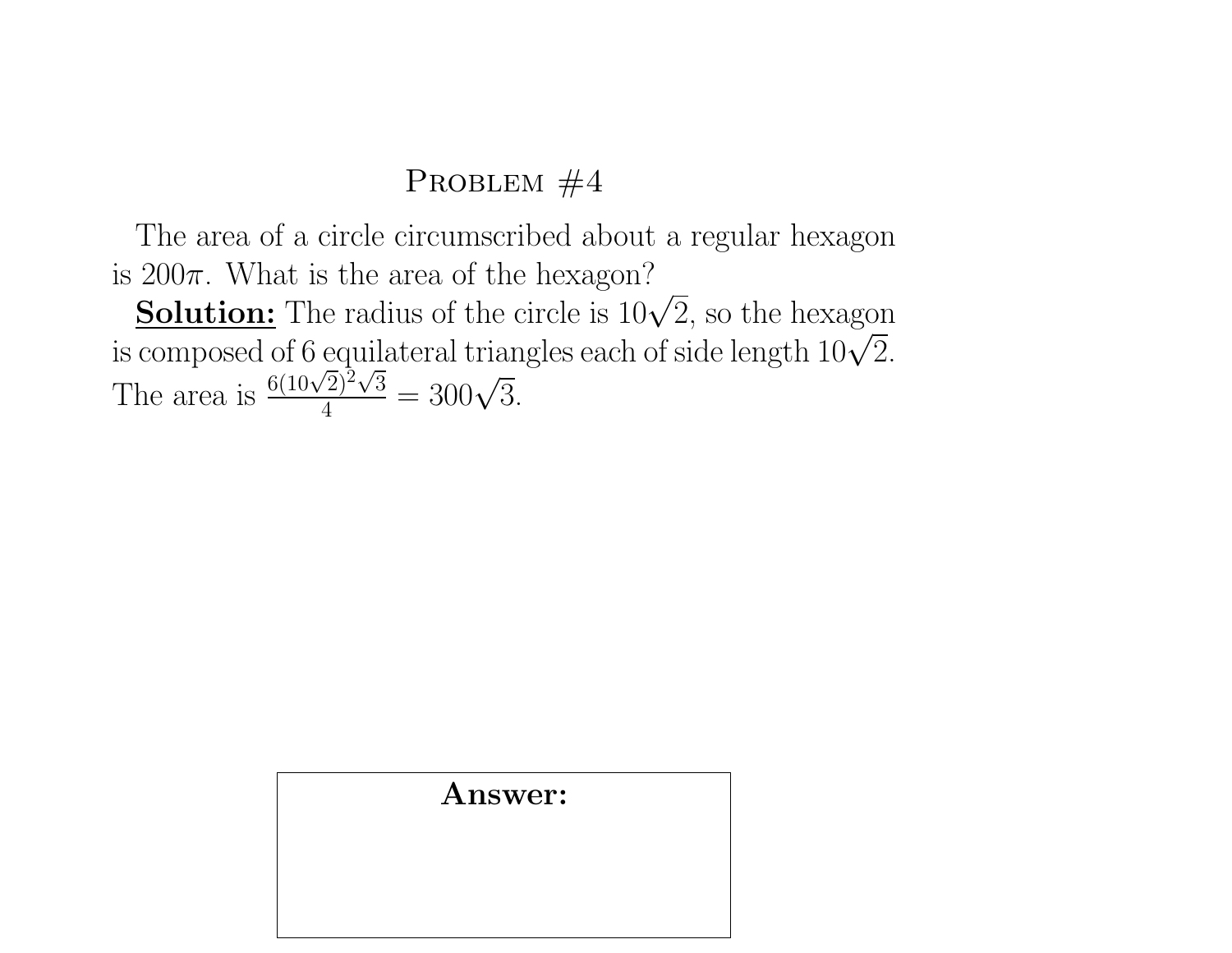Find the exact value of  $1000 + 1001 + 1002 + \cdots + 1999$ . **Solution:** The answer is 1499500. This is  $(1000 \cdot 1000)$  +  $(999 * 500) = 1499500.$ 

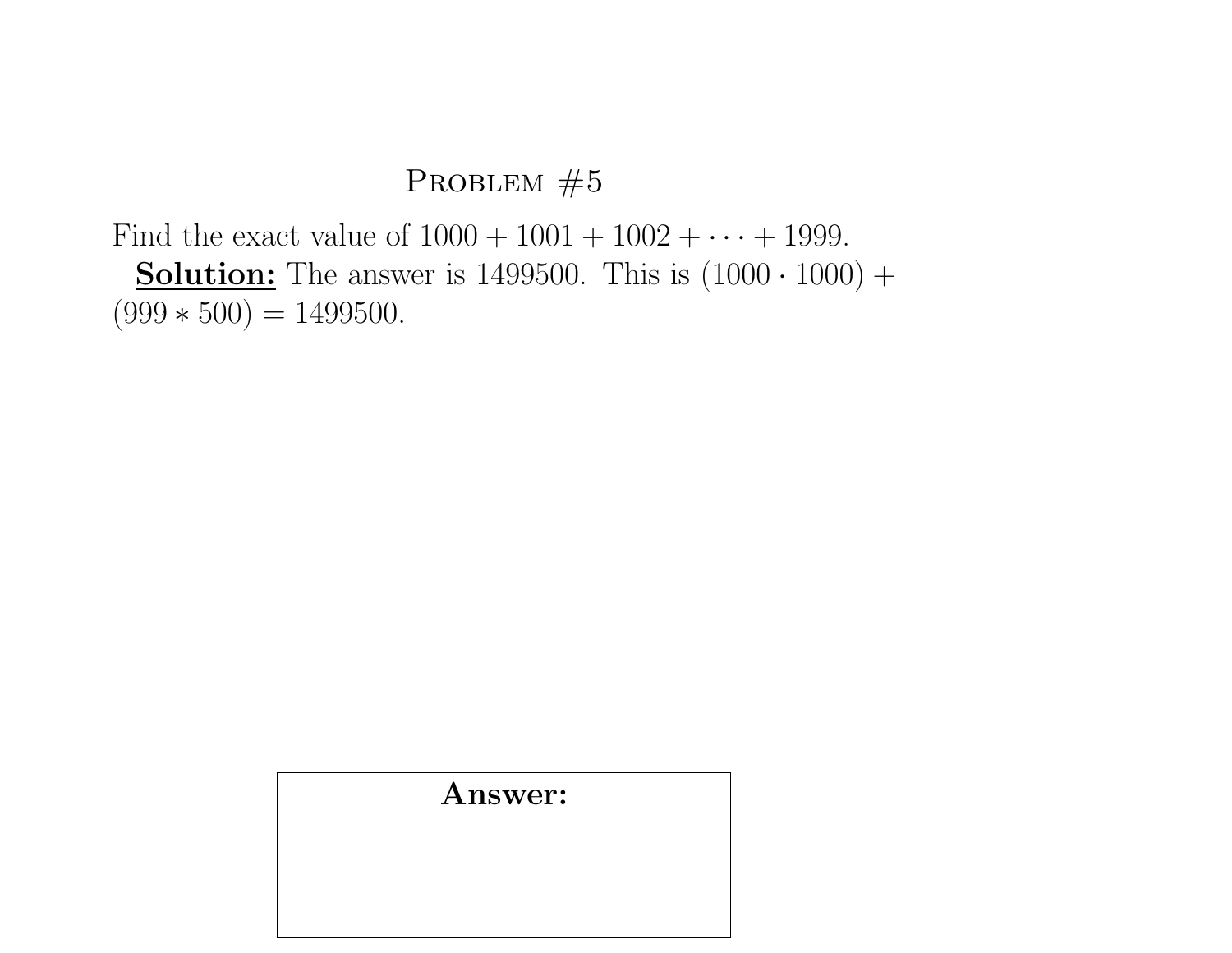Find all real numbers k such that the equation  $x^2 + kx + k = 0$ has only one (distinct) real solution.

as only one (distinct) real solution.<br>Solution: Using the quadratic formula, notice that  $\sqrt{k^2-4k}=1$ 0 when  $k = 0$  or  $k = 4$ . Thus the solution is  $k = 0$  and 4.

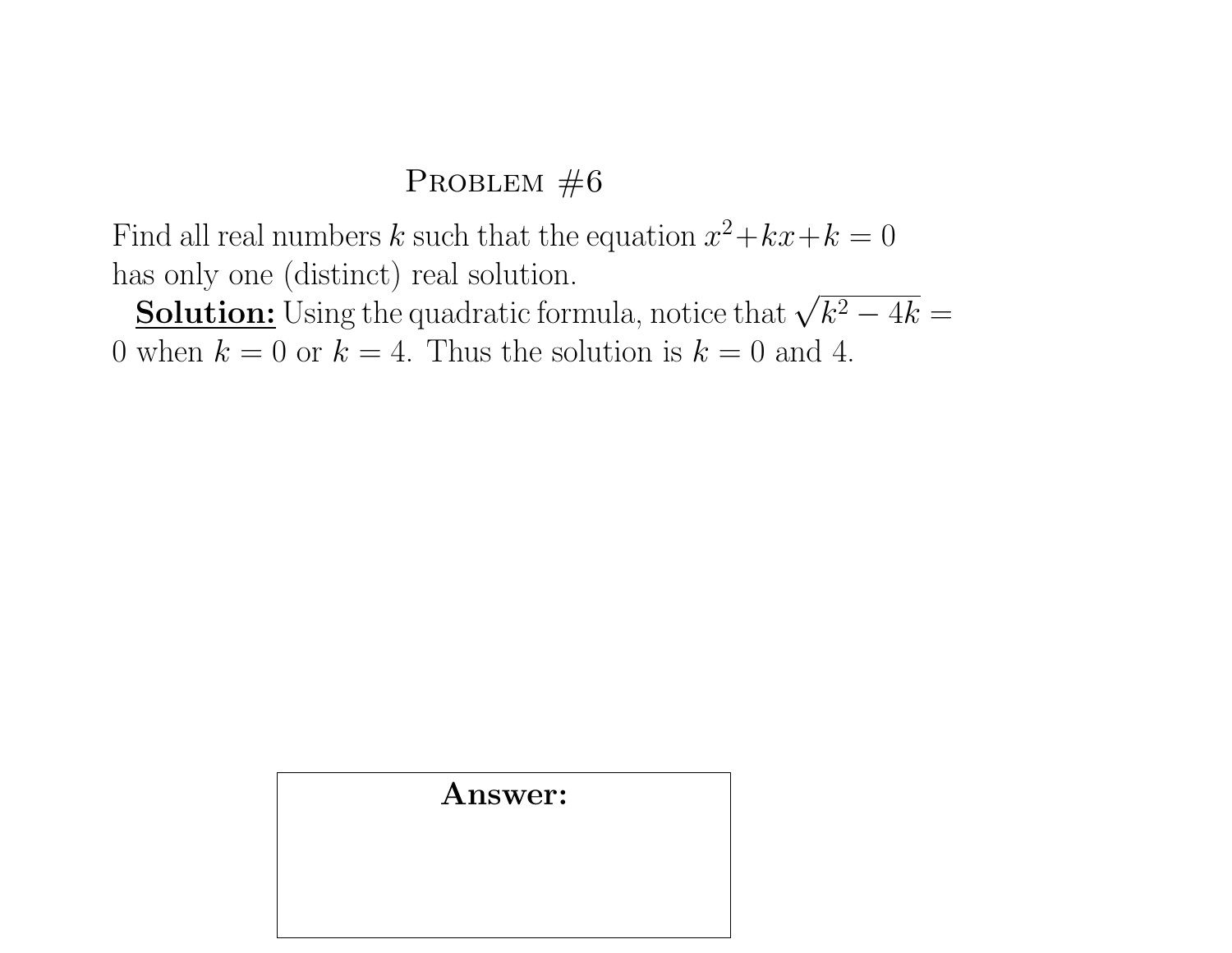Compute the exact value of the infinite series

.

$$
1 - \frac{4}{3} + \frac{1}{3^2} - \frac{4}{3^3} + \frac{1}{3^4} - \frac{4}{3^5} + \cdots
$$

**Solution:** We can split this expression into two infinite series and sum them. The first has sum  $\frac{3}{2}$  and the second has sum  $5\left(\frac{-3}{8}\right)$  $\frac{-3}{8}$ ) =  $\frac{-15}{8}$  $\frac{15}{8}$  for a total of  $\frac{-3}{8}$ .

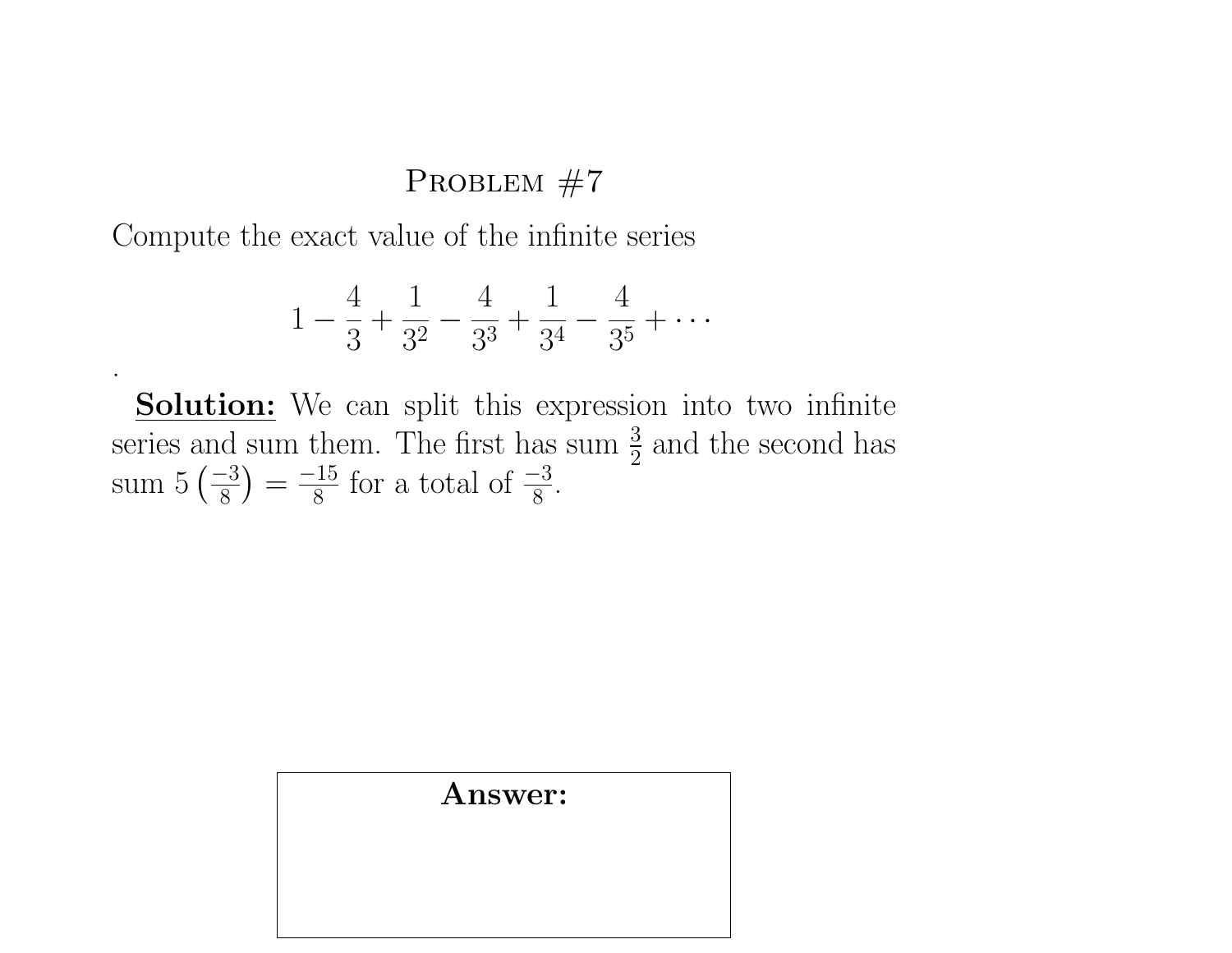The expression  $(x^3 + 3x^2 + 3x + 1)^4$  is multiplied out completely to obtain a polynomial  $p(x)$ . Find the sum of the coefficients of  $p(x)$ .

**Solution:** Notice that  $x^3 + 3x^2 + 3x + 1 = (x + 1)^3$ . Then  $(x^{3} + 3x^{2} + 3x + 1)^{4} = (x + 1)^{12}$ . The coefficients of this expression are the 12th row of Pascal's triangle, whose total sum is  $2^{12} = 4096$ .

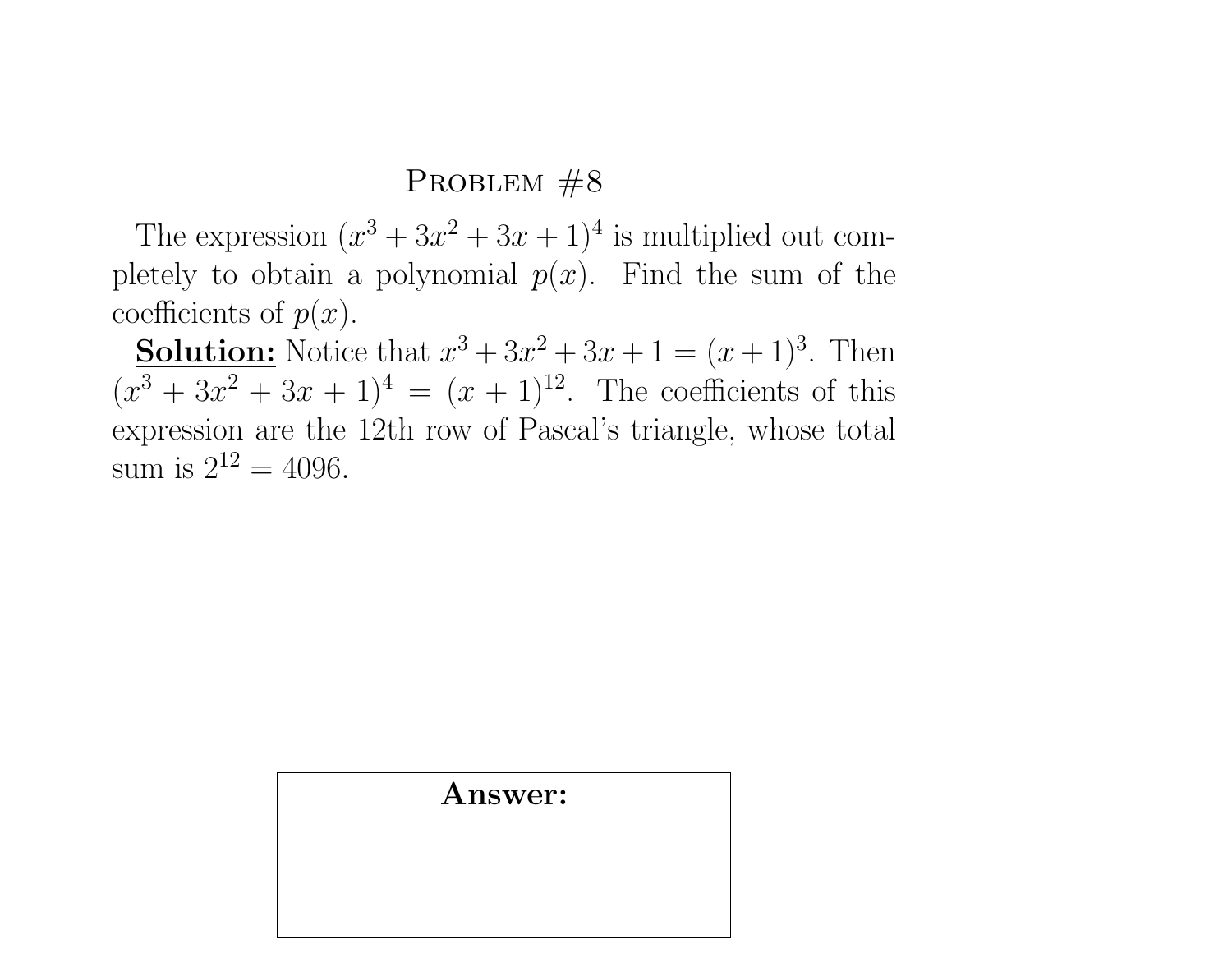What is the remainder when  $x^{100} + x^{98} + \cdots + x^4 + x^2 + 1$ is divided by  $x^2 - 1$ ?

## Solution:

$$
x^{100} + x^{98} + \dots + x^4 + x^2 + 1 =
$$
  

$$
(x^{100} - 1) + (x^{98} - 1) + \dots + (x^2 - 1) + 50 + 1.
$$

Notice that  $x^{2n} - 1$  is divisible by  $x^2 - 1$ . As a result, the remainder is 51.